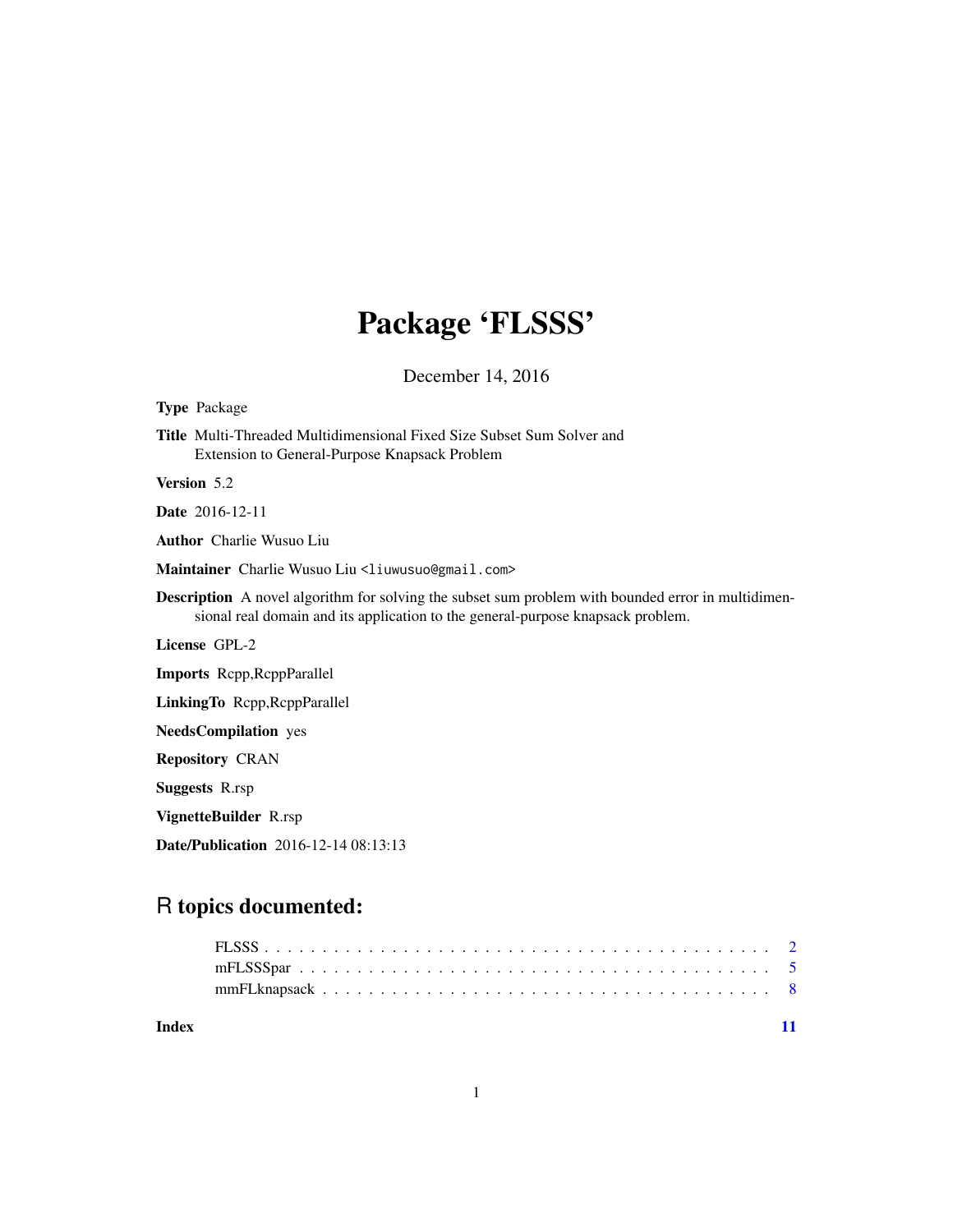<span id="page-1-0"></span>

#### Description

Given subset size "len", sorted numeric set "v", subset-sum "target", error "ME", find one or more subsets of size len whose elements sum into [ target - ME, target + ME ]

#### Usage

```
FLSSS(len, v, target, ME, sizeNeeded = 1L, tlimit=60, catch=NULL,
throw=F, LB=1L:len, UB=(length(v)-len+1L):length(v), useFloat=F)
```
#### Arguments

| len          | An integer as the subset size. If 0, activate the general-case (unfixed subset<br>size) solver. Looping over different subset sizes to solve the general subset sum<br>problem is preferred than setting len to 0 if $v$ is relatively large. Example II<br>method 2 below shows how the solver progresses for the unfixed subset size<br>scenario. |
|--------------|-----------------------------------------------------------------------------------------------------------------------------------------------------------------------------------------------------------------------------------------------------------------------------------------------------------------------------------------------------|
| $\mathsf{V}$ | Sorted numeric vector as the set                                                                                                                                                                                                                                                                                                                    |
| target       | Subset sum                                                                                                                                                                                                                                                                                                                                          |
| ME           | Error                                                                                                                                                                                                                                                                                                                                               |
| sizeNeeded   | How many solutions at least are wanted; sizeNeeded="all" returns all the solu-<br>tions                                                                                                                                                                                                                                                             |
| tlimit       | Time Limit in seconds. E.g. tlimit=10 let FLSSS stop to return all the solutions<br>found in 10 seconds, tlimit="none" means no time limit                                                                                                                                                                                                          |
| catch        | Catch the stack object implemented as a list                                                                                                                                                                                                                                                                                                        |
| throw        | Throw the stack object as a list                                                                                                                                                                                                                                                                                                                    |
| LB.          | Lower bound initializer                                                                                                                                                                                                                                                                                                                             |
| UB.          | Upper bound initializer                                                                                                                                                                                                                                                                                                                             |
| useFloat     | Whether to use single-precision floating point in computing                                                                                                                                                                                                                                                                                         |

#### Details

Please read the package vignette for more details.

#### Value

throw=F, returns a list of integer vectors. Each vector contains a solution's indexes. throw=T, returns a list L, L\$roots is the list of solutions, L\$node is the list of the stack.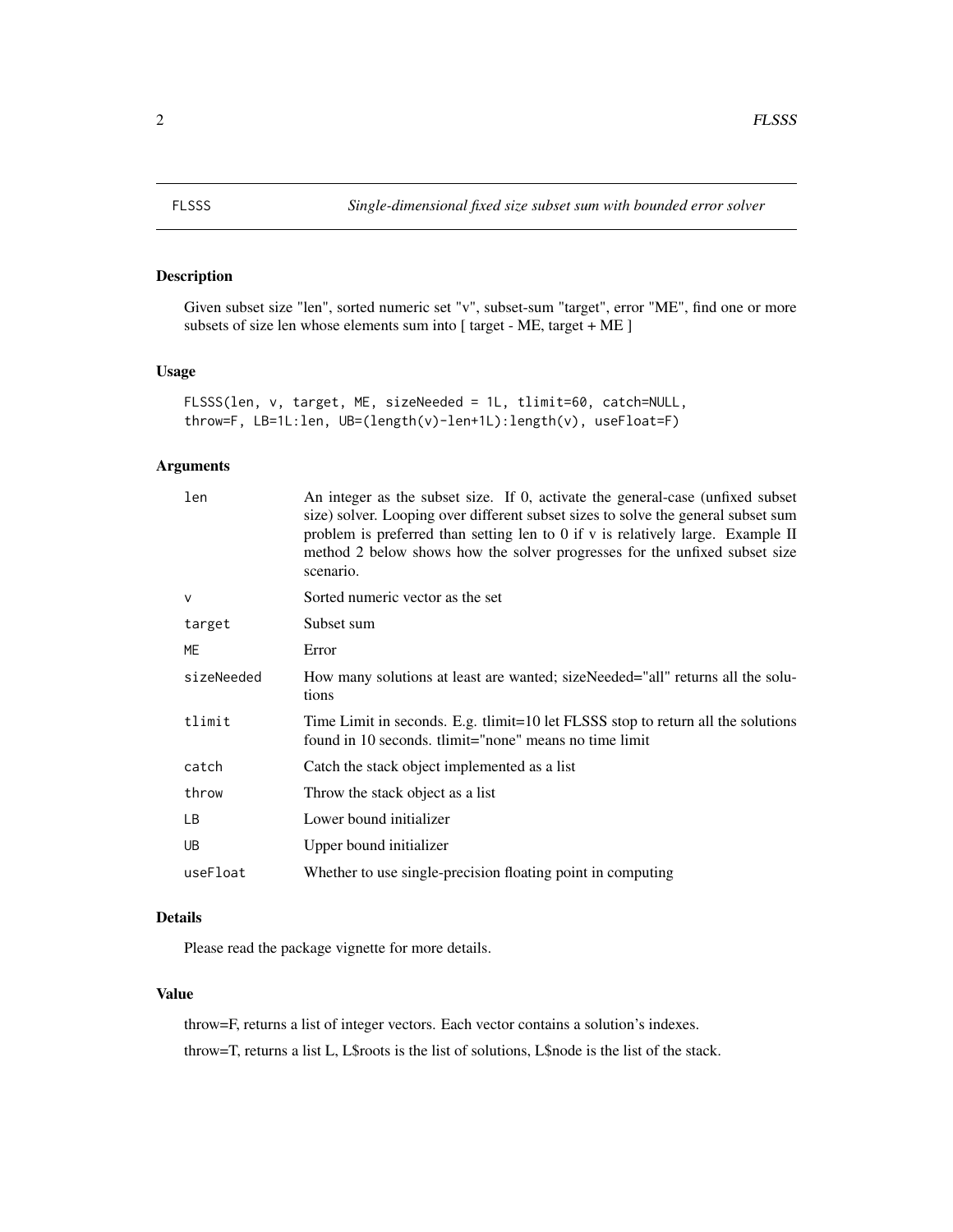#### FLSSS 3

#### **Note**

1. Although the function processes fixed size subset, the general subset sum problem can be transformed to a fixed size one by padding 0s in the superset and setting the subset size to half of the superset size afterwards. Please refer to example II method 2.

2. Parameter "catch" and "throw": for example, if sizeNeeded=10 and throw=1, FLSSS will return a list L where L\$roots are the solutions and L\$node is a "stack" list. If 10 more solutions are needed then FLSSS with catch=L\$node will start looking for the 11th solution directly.

3. Number of output solutions may be greater than sizeNeeded. A resulting empty list indicates no solutions. Setting sizeNeeded="all" and tlimit="none" could take considerable amount of time when v is long and sparse. Assigning at least one of them numeric value is strongly recommended.

4. When v is real and an error of 0 is expected, it is recommended to set ME=0.01, 0.001 or whatever less than the decimal point v's elements have reached.

#### Examples

```
# Example I:
# play random numbers
v=100*sort(rnorm(1000)^3+2*rnorm(1000)^2+3*rnorm(1000)+4)
len=200
target=runif(1, sum(v[1:200]), sum(v[(1000-200+1):1000]))
ME=1e-4rst=FLSSS(len, v, target, ME, tlimit=30)
if(length(rst)>0)
all(unlist(lapply(rst, function(x)sum(v[x])>=target-ME&sum(v[x])<=target+ME)))
# losses of 50 insurance companies
v=c(-1119924501,-793412295,-496234747,-213654767,16818148,26267601,26557292
,27340260,28343800,32036573,32847411,34570996,34574989,43633028,44003100
,47724096,51905122,52691025,53600924,56874435,58207678,60225777,60639161
,60888288,60890325,61742932,63780621,63786876,65167464,66224357,67198760
,69366452,71163068,72338751,72960793,73197629,76148392,77779087,78308432
,81196763,82741805,85315243,86446883,87820032,89819002,90604146,9376129,
97920291,98315039,310120088)
# try which 10 of them sum up to target
len=10
target=139254955
# try finding all solutions:
FLSSS(len,v,target,0.1,"all")
# try finding all solutions in 2 seconds with error=10:
FLSSS(len,v,target,10,"all",tlimit=2)
# try finding at least 5 solutions with error=20:
FLSSS(len,v,target,20,5)
# experiment throw and catch functions:
result1=FLSSS(len, v, target, 20, "all", tlimit=0.5, throw=1)
result2=FLSSS(len, v, target, 20, "all", tlimit=0.5, catch=result1$node)
```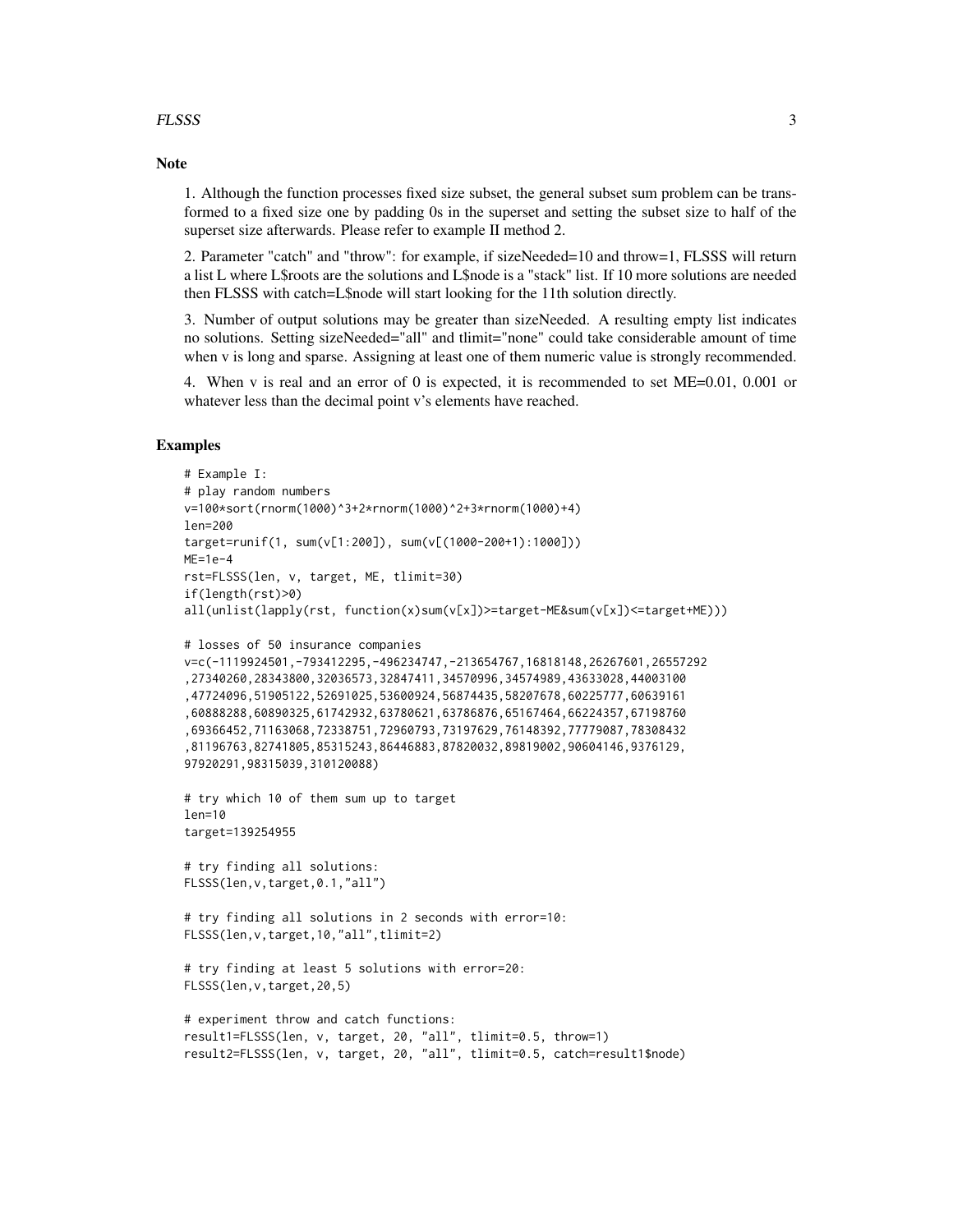```
# ------------------------------------------------------------------------
# Example II:
# use FLSSS to solve the general subset sum problem:
# method 1: loop over all possible subset sizes
for(len in 1:length(v))
{
  lis=FLSSS(len,v,target,0.1)
  if(length(lis)!=0)break
}
# method 2: add 50 dummy 0s, set the subset size to 50.
v1=c(rep(0L,50), v)
v1index=c(rep(0,50L), 1L:50L) # first 50 0s indicate the dummies
sortOrder=order(v1)
v1=v1[sortOrder]
v1index=v1index[sortOrder]
lis2=FLSSS(len=50, v1, target, 0.1)
lis2=lapply(lis2, function(x)v1index[x][v1index[x]>0])
# This method is exactly how FLSSS(0, v, target, 0.1) would proceed
# exam solutions:
all(unlist(lapply(lis2, function(x)sum(v[x])>=target-0.1&
  sum(v[x])<=target+0.1)))
# ----------------------------------------------------------------------------
# Example III:
# use FLSSS to solve an unbounded single dimensional knapsack problem:
bagCapacity=361
# capacity of the knapsack
objectMass<-sort(sample(1:100,10))
# mass of each of the 10 kinds of objects that can
# be put in the knapsack
objectAmount<-sample(1:30,10)
# number of each kind
v<-unlist(mapply(rep,objectMass,objectAmount))
# set of choices
for(len in 1:length(v))
{
  lis=FLSSS(len,v,bagCapacity,0)
  # try using up the capacity of the knapsack with the smallest number of
  # objects
```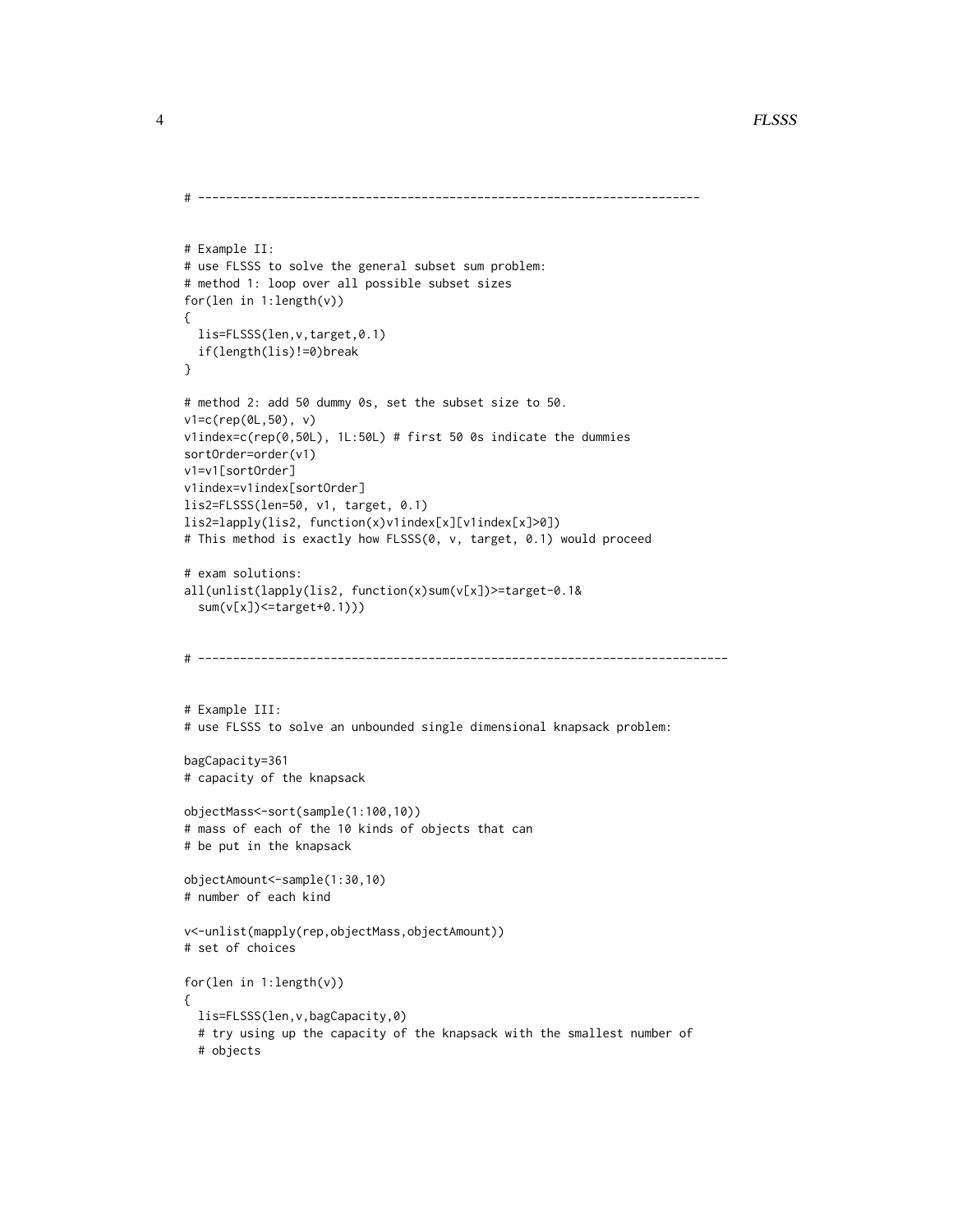```
if(length(lis)!=0)break
}
```
mFLSSSpar *Multithreaded multidimensional fixed size subset sum with bounded error solver*

#### Description

FLSSS extended to multidimensional real domain

#### Usage

```
mFLSSSpar(len, mV, mTarget, mME, viaConjugate = F, maxCore = 7L,
totalSolutionNeeded = 1L, tlimit = 60, singleTimeLimit = 10,
randomizeTargetOrder=sample(1L:(len*(nrow(mV)-len)+1), len*(nrow(mV)-len)+1),
LB = 1L:len, UB = (nrow(mV) - len + 1L):nrow(mV))
```
#### Arguments

| len                       | An integer as the subset size. If 0, activate the general-case (unfixed subset<br>size) solver. Looping over different subset sizes to solve the general subset sum<br>problem is preferred than setting len to 0 if mV is relatively large. Example II<br>in FLSSS help page shows how the solver progresses for the unfixed subset size<br>scenario. |
|---------------------------|--------------------------------------------------------------------------------------------------------------------------------------------------------------------------------------------------------------------------------------------------------------------------------------------------------------------------------------------------------|
| mV                        | A data frame as the multidimensional numeric vector/set. Each row is an ele-<br>ment of the vector/set.                                                                                                                                                                                                                                                |
| mTarget                   | A numeric vector as the subset sum for each dimension. Its length should equal<br>the number of columns/dimensions in mV.                                                                                                                                                                                                                              |
| <b>mME</b>                | A numeric vector as the error for each dimension. Should have the same length<br>as mTarget.                                                                                                                                                                                                                                                           |
| viaConjugate              | Please refer to the details section                                                                                                                                                                                                                                                                                                                    |
| maxCore                   | Number of threads to invoke. Better not be greater than the maximal concur-<br>rentable threads in system.                                                                                                                                                                                                                                             |
| totalSolutionNeeded       |                                                                                                                                                                                                                                                                                                                                                        |
|                           | Number of solutions needed.                                                                                                                                                                                                                                                                                                                            |
| tlimit<br>singleTimeLimit | Time limit in seconds. Default to 60s                                                                                                                                                                                                                                                                                                                  |
|                           | Please refer to details section or the package vignette for more information.                                                                                                                                                                                                                                                                          |
| randomizeTargetOrder      |                                                                                                                                                                                                                                                                                                                                                        |
|                           | Discussed in the details section.                                                                                                                                                                                                                                                                                                                      |
| LВ                        | Lower bound initializer.                                                                                                                                                                                                                                                                                                                               |
| UB                        | Upper bound initializer.                                                                                                                                                                                                                                                                                                                               |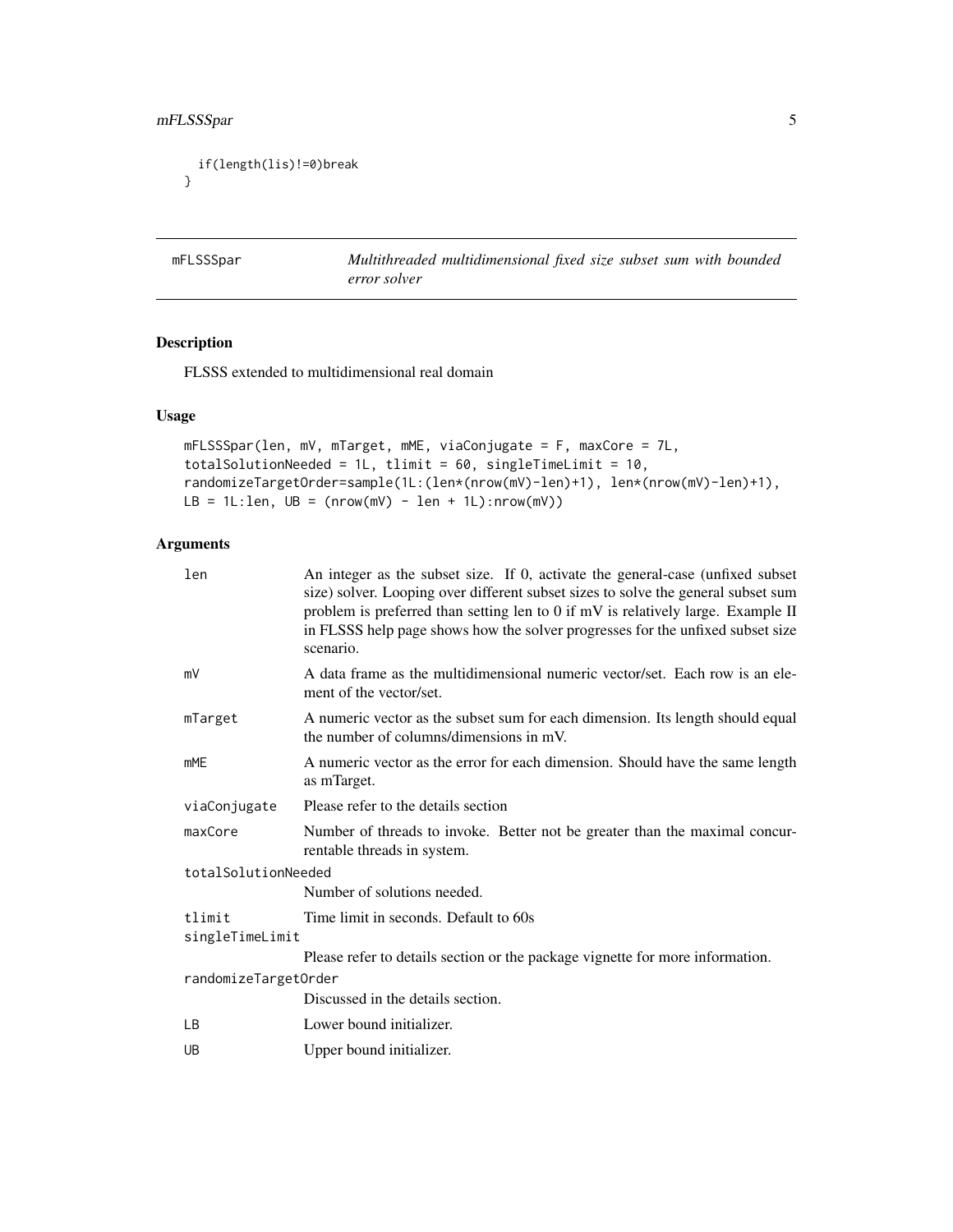#### Details

Intuitively, arithmetic among single-dimensional reals can be extended into multidimensional space for solving a multidimensional fixed size subset sum (denoted by MFSSS) problem. However, this requires all dimensions in mV (the multidimensional vector/set) are comonotonic (perfectly positively rank-correlated).

We denote a MFSSS problem where all dimensions of mV are comonotonic by cMFSSS.

An algorithm is invented to tackle the general MFSSS problem. First, it will comonotonize the dimensions (transform mV such that its dimensions become comonotonic). Second, it will decompose the MFSSS problem into no more than  $L^*(N-L)+1$  (L being the subset size, N being the superset size) cMFSSS problems where each one of them will work on the same comonotonized mV but with a different subset sum target. The parameter "singleTimeLimit" aims to bound the time cost for solving each of the cMFSSS problems.

The cMFSSS problems out of the decomposition are independent, so they can be run in a parallel fashion. If parameter "randomizeTargetOrder" is set false, then the cMFSSS problems will be sorted by the associated subset sum targets, lining up for threads; if true, they will be randomly ordered inside the function. To give user the control of the order, "randomizeTargetOrder" also accepts any index vector of size L\*(N–L)+1.

Experiments show randomly ordered cMFSSS increases the chance of finding a solution in shorter time. Different order of the cMFSSS problems usually results in different time costs for finding the required number of solutions; therefore, kicking off several instances of the function with different "randomizeTargetOrder" could be beneficial. However, if computing resource allows, spawning as many as possible threads is the best way to find the required number of solutions in the shortest time.

Any single-dimensional fixed size subset sum (denote it by SFSSS) problem has a conjugate: finding a subset of size L that sums to value S from a superset of size N where all the elements sum to value T is equivalent to finding a subset of size N–L that sums to T–S. The same conclusion holds for any MFSSS problem. Parameter "viaConjugate" controls whether the function should solve via the original MFSSS problem (0) or via its conjugate (1). The two different solving paths are sometimes observed having considerable efficiency gap. It is recommended to try both if the computing resource allows.

For more details, please refer to the package vignette.

#### Value

A list of integer vectors. Each vector is a solution's indexes.

#### Note

Unlike SFSSS which "rarely contains no solution" in the entire combinatorial space, the multidimensional fixed size Subset Sum "rarely contains a solution" when the number of dimensions is not trivial.

This fact could make a seemingly trivial task in FLSSS pretty heavy in mFLSSSpar. It is recommended to run mFLSSSpar with small subset size or large error a few times to learn its performance for non-trivial task.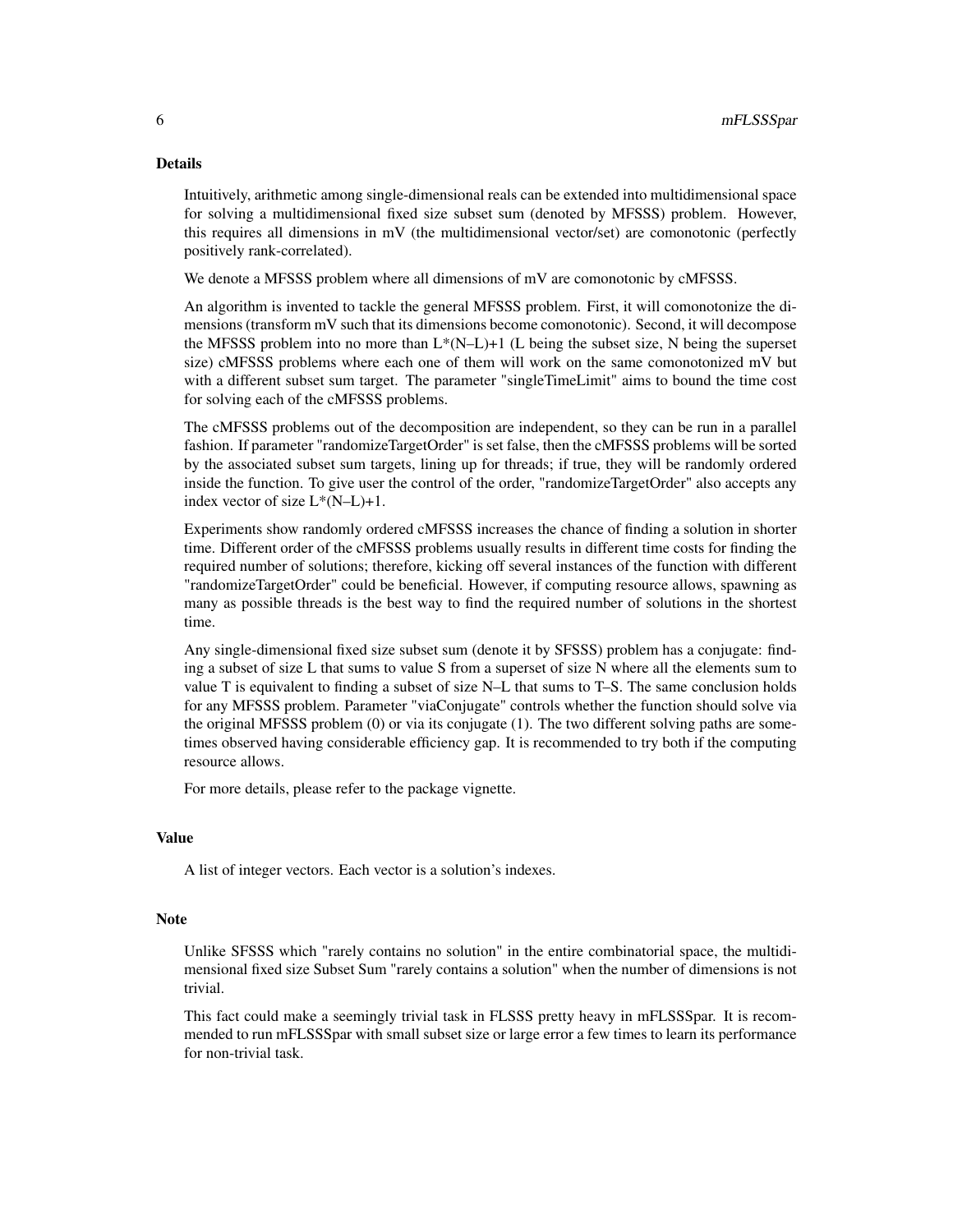#### mFLSSSpar 7

#### Examples

```
L=5L # subset size
d=5L # number of dimensions
N=50L # superset size
# generate a multidimensional vector/set
v=as.data.frame(matrix(rnorm(d*N)*1000,ncol=d))
# make an underlying solution
solution=sample(1L:N, L)
# the subset sum target of the underlying solution
target=as.numeric(colSums(v[solution,]))
# bound the error as 5% of each dimension's target magnitude
ME=abs(target)*0.05
randomOrder=sample(1L:((nrow(v)-L)*L+1L), (nrow(v)-L)*L+1L)
# randomizeTargetOrder should be TRUE or FALSE or
# an index vector of size (N-L)*L+1
system.time({tmp=mFLSSSpar(L, v, target, ME, maxCore=7,
randomizeTargetOrder = randomOrder, tlimit = 5)})
# try finding at least one solution within total time 5 seconds
# with 7 CPUs. Change tlimit for heavier tasks. The 5s limit is
# only for passing R package check
if(length(tmp)!=0)abs(as.numeric(colSums(v[tmp[[1]],]))/target-1)
# exam the solution
system.time({tmp=mFLSSSpar(L,v,target,ME,viaConjugate=1,maxCore=7,
randomizeTargetOrder = TRUE, tlimit = 5)})
# try finding at least one solution within 5 seconds with 7 CPUs
# exam the solution
if(length(tmp)!=0)abs(as.numeric(colSums(v[tmp[[1]],]))/target-1)
# ----------------------------------------------------------------------------
# try the unfixed size subset sum solver
d=5L # number of dimensions
N=20L # superset size
# generate a multidimensional vector/set
v=as.data.frame(matrix(rnorm(d*N)*1000,ncol=d))
```
# make an underlying solution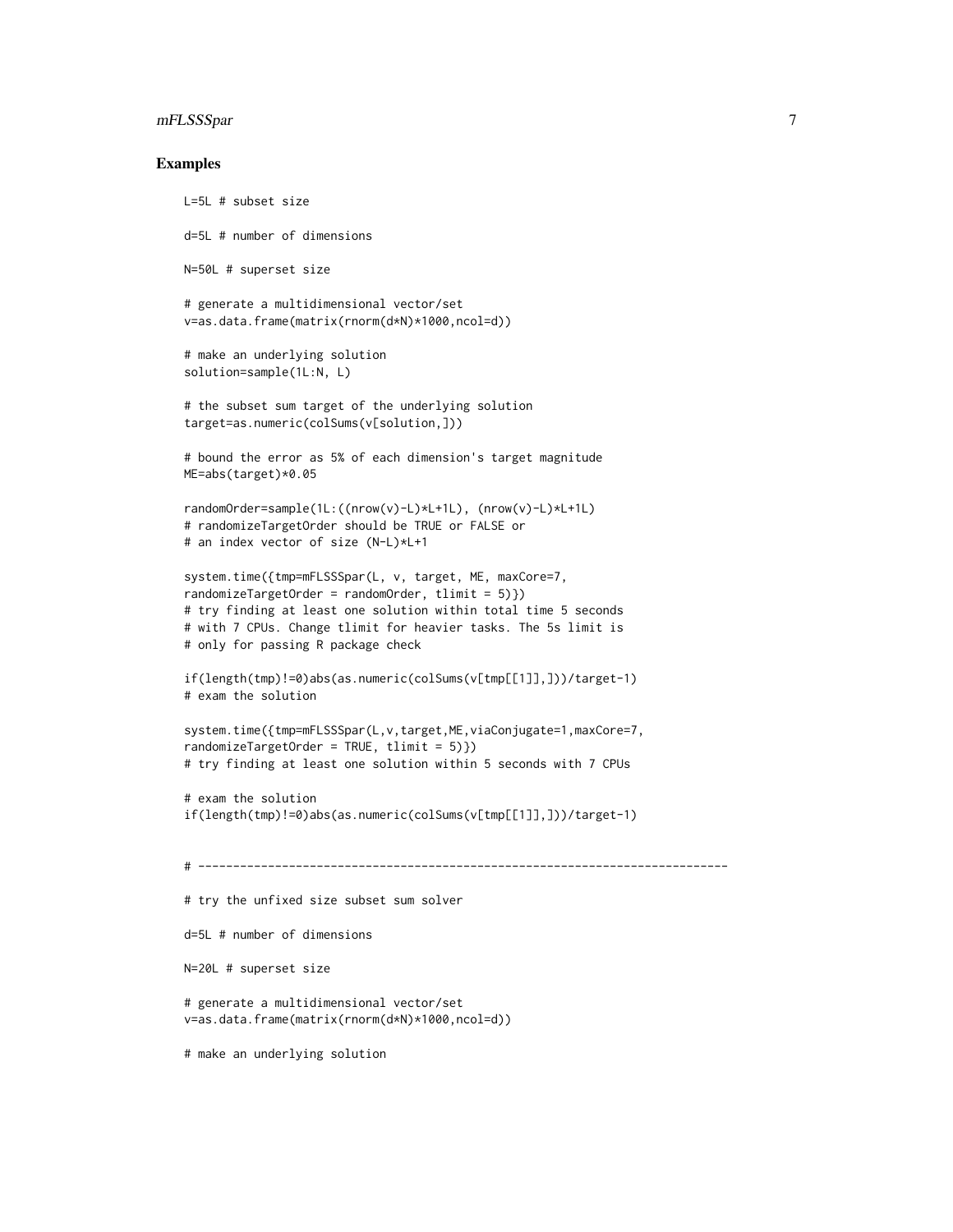```
solution=sample(1L:N, sample(1L:N, 1L))
# the subset sum target of the underlying solution
target=as.numeric(colSums(v[solution,]))
# bound the error as 5% of each dimension's target magnitude
ME=abs(target)*0.05
system.time({tmp=mFLSSSpar(0, v, target, ME, maxCore=7,
  randomizeTargetOrder = TRUE, tlimit = 5)})
tmp
solution
```
mmFLknapsack *General-purpose knapsack problem solver*

#### Description

An application of the multidimensional fixed size subset sum solver on multi-objective multidimensional bounded/unbounded knapsack problem.

#### Usage

```
mmFLknapsack(len, mV, lbound, ubound, viaConjugate = F, maxCore = 7L,
totalSolutionNeeded = 1L, tlimit = 60, singleTimeLimit = 10,
randomizeTargetOrder = sample(1L:(len * (nrow(mV) - len) + 1L),
len * (nrow(mV) - len) + 1L), LB = 1L:len,
UB = (nrow(mV) - len + 1L): nrow(mV))
```
#### Arguments

| len                 | An integer as the subset size. If 0, activate the general-case (unfixed subset<br>size) solver. Looping over different subset sizes to solve the general subset<br>sum problem is preferred than setting len to 0 if mV is relatively large. Example<br>below and example II method 2 in FLSSS help page both showed how the solver<br>progresses for the unfixed subset size scenario with len=0. |  |  |  |
|---------------------|----------------------------------------------------------------------------------------------------------------------------------------------------------------------------------------------------------------------------------------------------------------------------------------------------------------------------------------------------------------------------------------------------|--|--|--|
| mV                  | A data frame as the multidimensional vector. Each row is a multidimensional<br>element                                                                                                                                                                                                                                                                                                             |  |  |  |
| <b>lbound</b>       | A numeric vector as the required lower bound of the subset sum                                                                                                                                                                                                                                                                                                                                     |  |  |  |
| ubound              | A numeric vector as the required upper bound of the subset sum                                                                                                                                                                                                                                                                                                                                     |  |  |  |
| viaConjugate        | Please refer to the details section for function "mFLSSSpar"                                                                                                                                                                                                                                                                                                                                       |  |  |  |
| maxCore             | Number of threads to invoke. Better not be greater than the maximal concur-<br>rentable threads in system                                                                                                                                                                                                                                                                                          |  |  |  |
| totalSolutionNeeded |                                                                                                                                                                                                                                                                                                                                                                                                    |  |  |  |
|                     | Number of solutions needed.                                                                                                                                                                                                                                                                                                                                                                        |  |  |  |
| tlimit              | Time limit in seconds. Default to 60s                                                                                                                                                                                                                                                                                                                                                              |  |  |  |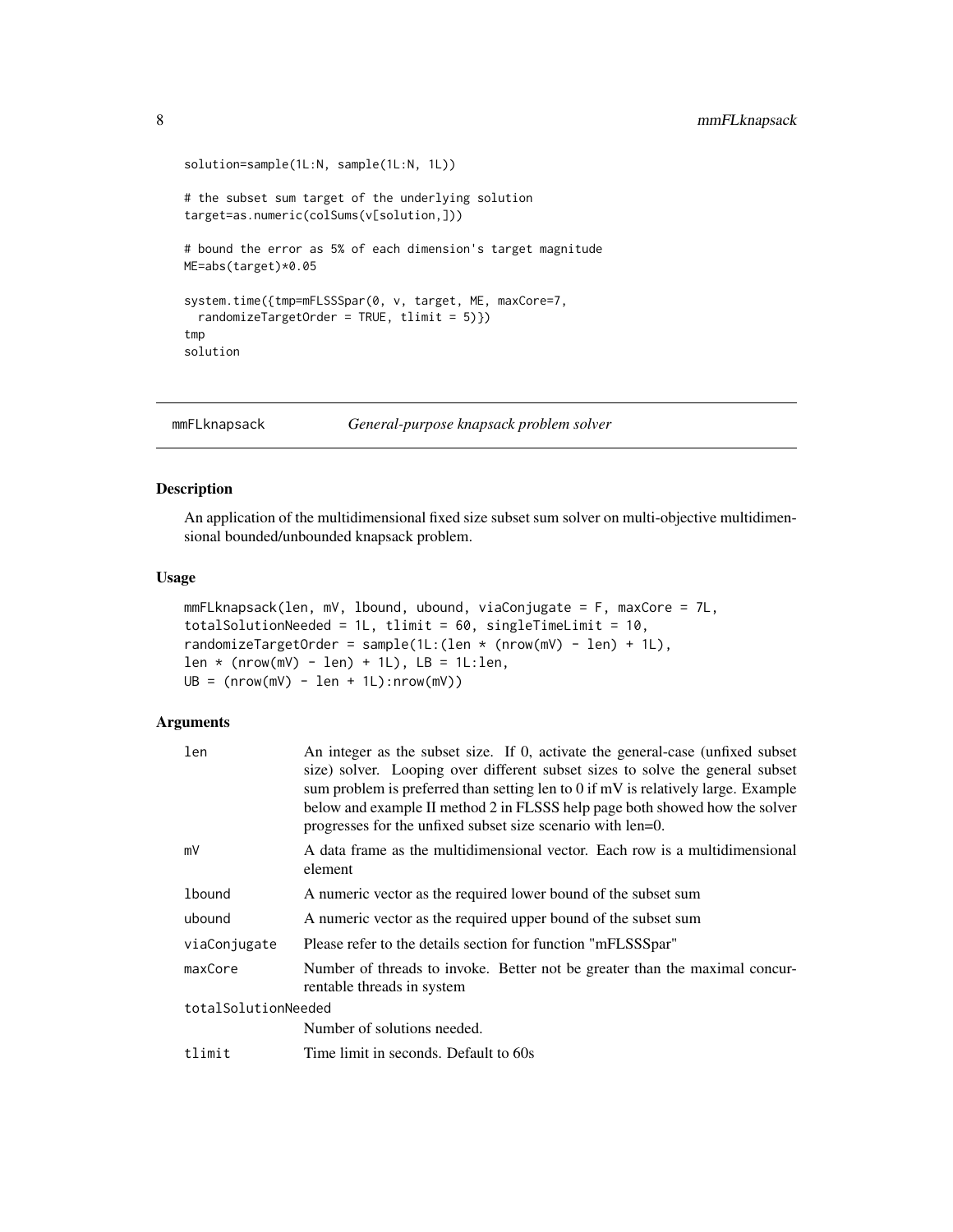#### mmFLknapsack 9

| singleTimeLimit      |                                                                               |
|----------------------|-------------------------------------------------------------------------------|
|                      | Please refer to details section or the package vignette for more information. |
| randomizeTargetOrder |                                                                               |
|                      | Discussed in the details section.                                             |
| LВ                   | Lower bound initializer.                                                      |
| UB                   | Upper bound initializer.                                                      |
|                      |                                                                               |

#### Details

In example

#### Value

A list of integer vectors. Each vector is a solution's indexes.

#### Examples

```
# PROBLEM DESCRIPTION:
# N uncorrelated assets in a portfolio
N=20
# initiate prices
# price=abs(rnorm(N)+1)*1e6 # following vector generated by this command
price=c(1305622.6,1080532.2,1245737.6,1182741.4,1148068.0,680656.4,1815259.4
,148957.1,496983.9,1509825.9,1728705.0,1067839.7,377404.0,1876344.7,1689563.4,
1569611.4,453573.7,1243951.8,2351058.0,1277857.0)
# asset still in portfolio in one week probability
# prob=runif(N)^0.2 # following vectors generated by this command
prob=c(0.9261989,0.9242555,0.5369701,0.9986413,0.9476367,0.9646240,0.9992410,
0.9576450,0.8063813,0.9448719,0.9154061,0.5568553,0.8291263,0.9012308,
0.8285262,0.8677975,0.9866419,0.9172621,0.9665702,0.7906170)
# one week return rates
# returnRate=runif(N)^3 # following vector generated by this command
returnRate=c(4.249990e-01,8.496273e-01,1.698966e-04,8.774191e-01,4.906818e-03
,1.176626e-04,6.790879e-01,7.480636e-03,1.048729e-01,5.841388e-01,4.857164e-02
,9.642615e-01,1.802129e-01,5.835278e-01,4.010622e-03,3.197286e-05,1.346220e-02
,2.310800e-01,1.785672e-01,7.112244e-01)
# one week expect values
expectVal=price*(1+returnRate)*prob
# requirement: select a portfolio (subset) from the assets such that the
# probability of all initial assets still in portfolio at the end of week no
# less than 50%; portfolio bid price no greater than 3.5e7; objective:
# maximize the expect value in one week
# ------------------------------------------------------------------------
```
# SOLVING: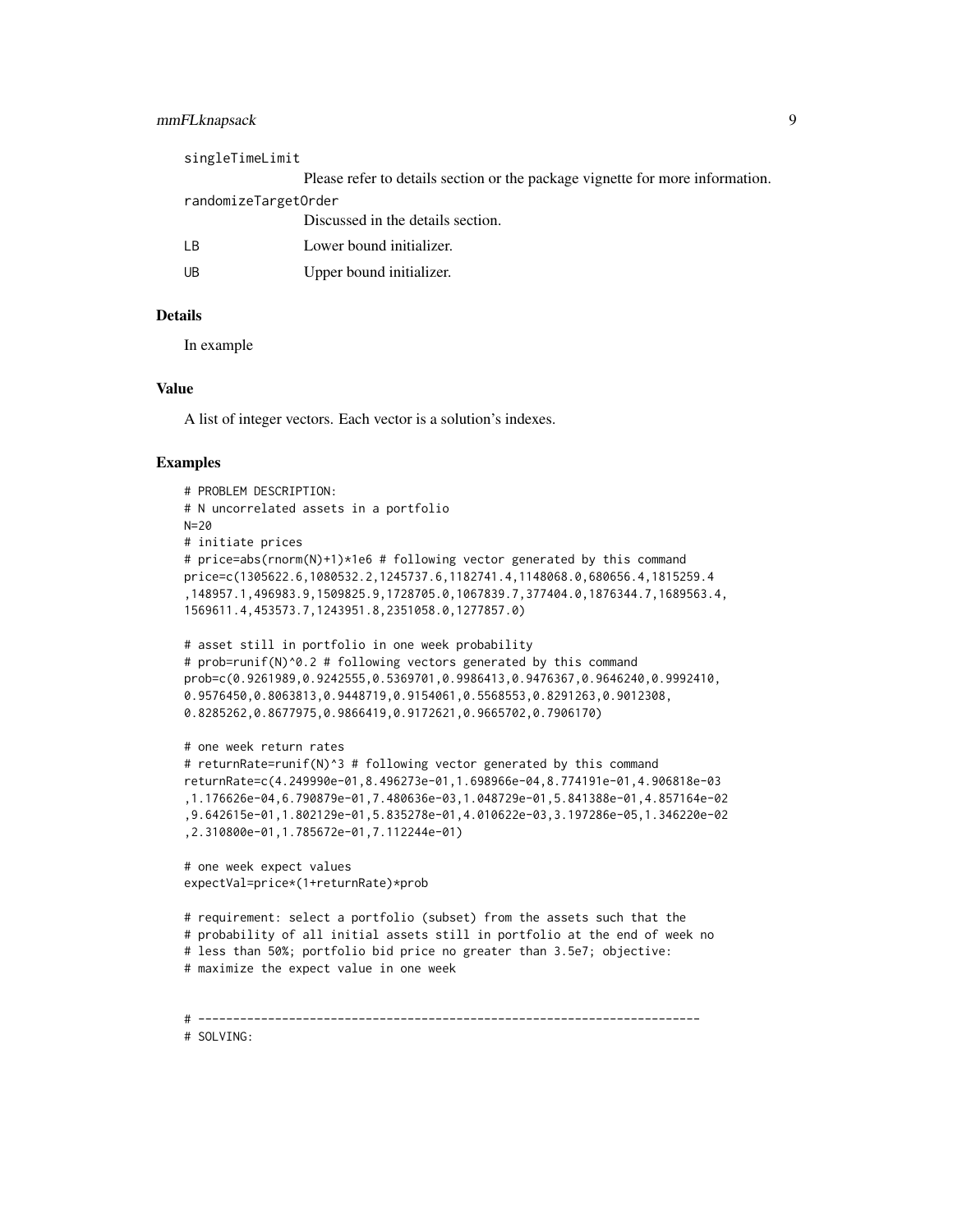```
# Assets are uncorrelated, so probability of all assets being in portfolio
# equals the product of the probabilities for each asset. Transform
# multiplication to summation via logarithmic.
# formulate multidimensional vector. Since no restriction on subset
# size, insert N dummy elements, set the subset size N
mV=data.frame(c(rep(0,N),price),c(rep(0,N),log2(prob)),c(rep(0,N),expectVal))
# this padding idea can be applied to solve the unbounded knapsack problem
# (each item can be used multiple times)
# formulate lbound ubound
lbound=c(-Inf, log2(0.5), sum(expectVal)*0.75)
# try if a portfolio with total expect value no less than 75% of the maximum
# can be found. Change "0.75" manually or in loop to detect the optimal
ubound=c(2e7, Inf, Inf)
# -Inf or Inf in bounding vectors can be replaced with NA
# singleTimeLimit and tlimit shall be changed for heavier task. The 5s is
# merely for passing R package publish requirement
rst=mmFLknapsack(N, mV, lbound, ubound, totalSolutionNeeded = 1, tlimit=5)
# exclude the dummy elements which also could lead to identical solutions
if(length(rst)>0L)rst=unique(lapply(rst, function(x)x[x>N]-N))
# exam the solutions
all(unlist(lapply(rst, function(x)
{
 c(sum(price[x])<=2e7, prod(prob[x])>=0.5)
})))
# ----------------------------------------------------------------------------
# EQUIVALENTLY:
rst=mmFLknapsack(0, data.frame(price, log2(prob), expectVal), lbound, ubound,
  totalSolutionNeeded = 1, tlimit=5)
# The 5s is merely for passing R package publish requirement
all(unlist(lapply(rst, function(x)
{
 c(sum(price[x])<=2e7, prod(prob[x])>=0.5)
})))
rst
```